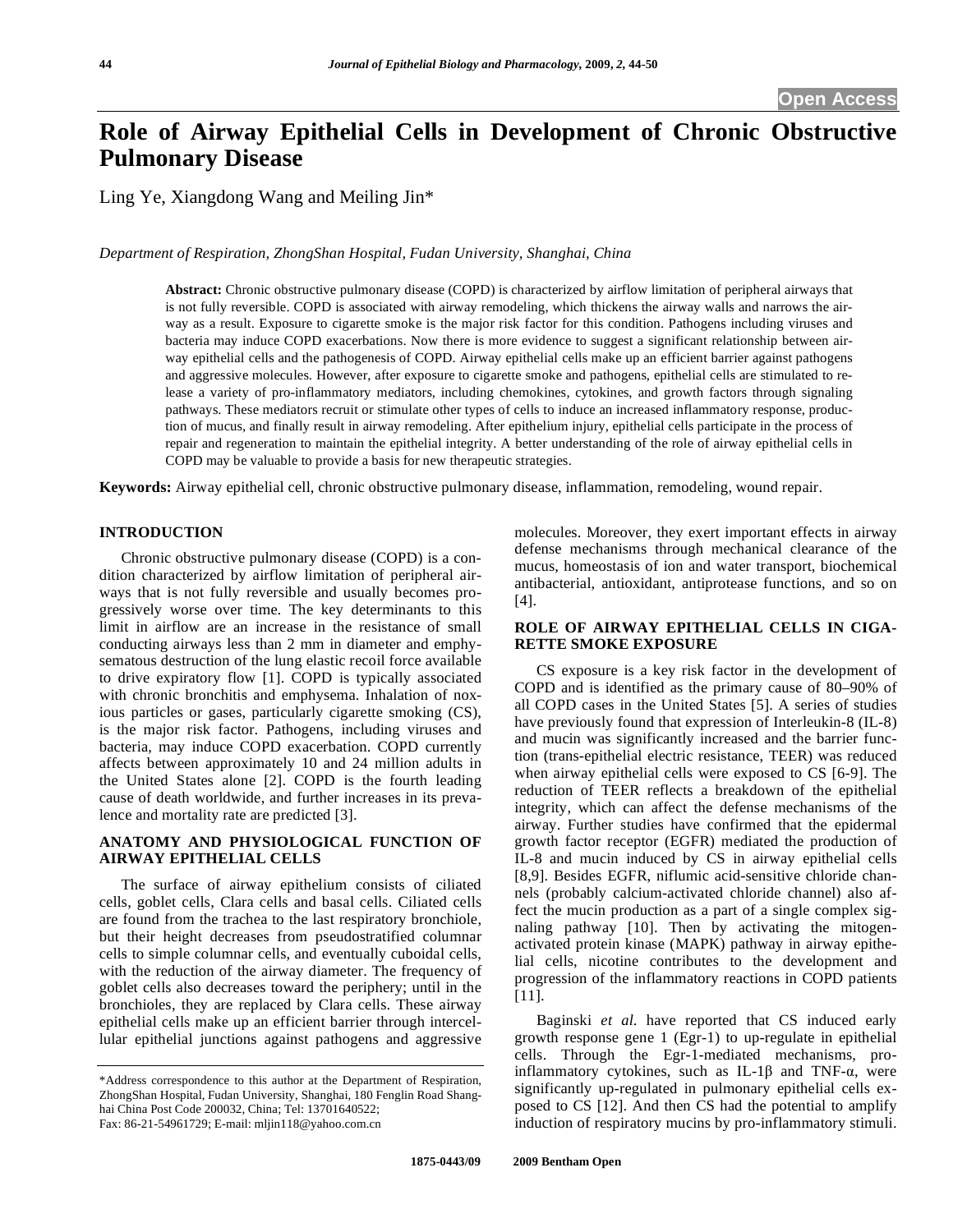Reynolds *et al*. have reported that CS synergistically increased gene expression and protein production of MUC5AC mucin, which was not only induced by lipopolysaccharide (LPS), tumor necrosis factor- $\alpha$  (TNF- $\alpha$ ), and tumor growth factor- $\alpha$  (TGF- $\alpha$ ), but also by amphiregulin in airway epithelial cells [13].

#### **ROLE OF AIRWAY EPITHELIAL CELLS IN THE INFECTIONS OF PATHOGENS**

 Pathogens, including viruses and bacteria, can cause injury to the epithelial cells lining the airway, and then exacerbate COPD and accelerate deterioration of lung function. Acute exacerbations of COPD are major causes of hospitalizations and death, and account for 70% of health care costs for the disease [14].

 Viruses such as rhinovirus (RV), influenza, parainfluenza, respiratory syncytial virus (RSV), adenovirus (AV), and coronavirus contribute to the exacerbation of COPD. Of these viruses, RV serves as the dominant viral pathogen [15- 18]. Respiratory viral infections are associated with COPD exacerbations that are more frequent, severe, and have longer recovery times [16].

 The airway epithelial cell is the principle site of respiratory viral infection and plays a central role in viral modulation of airway inflammation through the release of cytokines, chemokines, and growth factors. Viruses enter into the epithelial cells based on interaction with host-cell surface receptors. RV attaches to epithelial cells through intercellular adhesion molecule-1 (ICAM-1), then enters into the cells. However, blockage of ICAM-1 may prevent RV infection [19-21]. Following viral infection, many inflammatory mediators are produced from airway epithelial cells. For instance, RV infection has been shown to induce production of a variety of pro-inflammatory chemokines, including Epithelial neutrophil-activating protein-78 (ENA-78), IL-8, INF-γinducible protein 10 (IP-10), regulated on activation normal T-expressed and secreted proteins (RANTES), monocyte chemoattractant protein-1 (MCP-1), macrophage inflammatory protein-1 $\alpha$  (MIP-1 $\alpha$ ), as well as cytokines, such as IL-1, IL-6, IL-11, IL-16, TNF- $\alpha$ , and granulocyte-macrophage colony-stimulating factor (GM-CSF) from epithelial cells [15,20]. These inflammatory mediators contribute to recruitment and activation of inflammatory cells including T cells, NK cells, macrophages and neutrophils, as shown in Fig. (**1**). Though such responses facilitate clearance of virus, these cells may also serve to amplify pre-existing inflammation, then induce a pulmonary and systemic inflammatory response, mucus hypersecretion and airway remodeling, all of which contribute to the exacerbation of COPD.

 Further studies have confirmed that Toll-like receptor (TLRs)-3 and epidermal growth factor receptor (EGFR) were induced to increase double –stranded RNA responsiveness and inflammatory reaction in the airway epithelial cells after RV infection [22-25]. And then a series of signal transduction pathways, which take part in the control of transcriptional and post-transcriptional regulation of epithelial cytokine and chemokine production, are induced by viruses [24,26-30]. These signal transduction pathways includes Phosphatidylinositol 3-Kinase (PI3K), MAPK, STATs, Nuclear Factor-kb (NF-kB) and so an. However, our under-



**Fig. (1).** Cigarette smoking and pathogens act on airway epithelium, then stimulate cells to release pro-inflammatory mediators. These mediators recruit or stimulate neutrophils, T lymphocytes, mononuclear macrophages, and fibroblasts, which induce a pulmonary and systemic inflammatory response, mucus hypersecretion, and airway remodeling.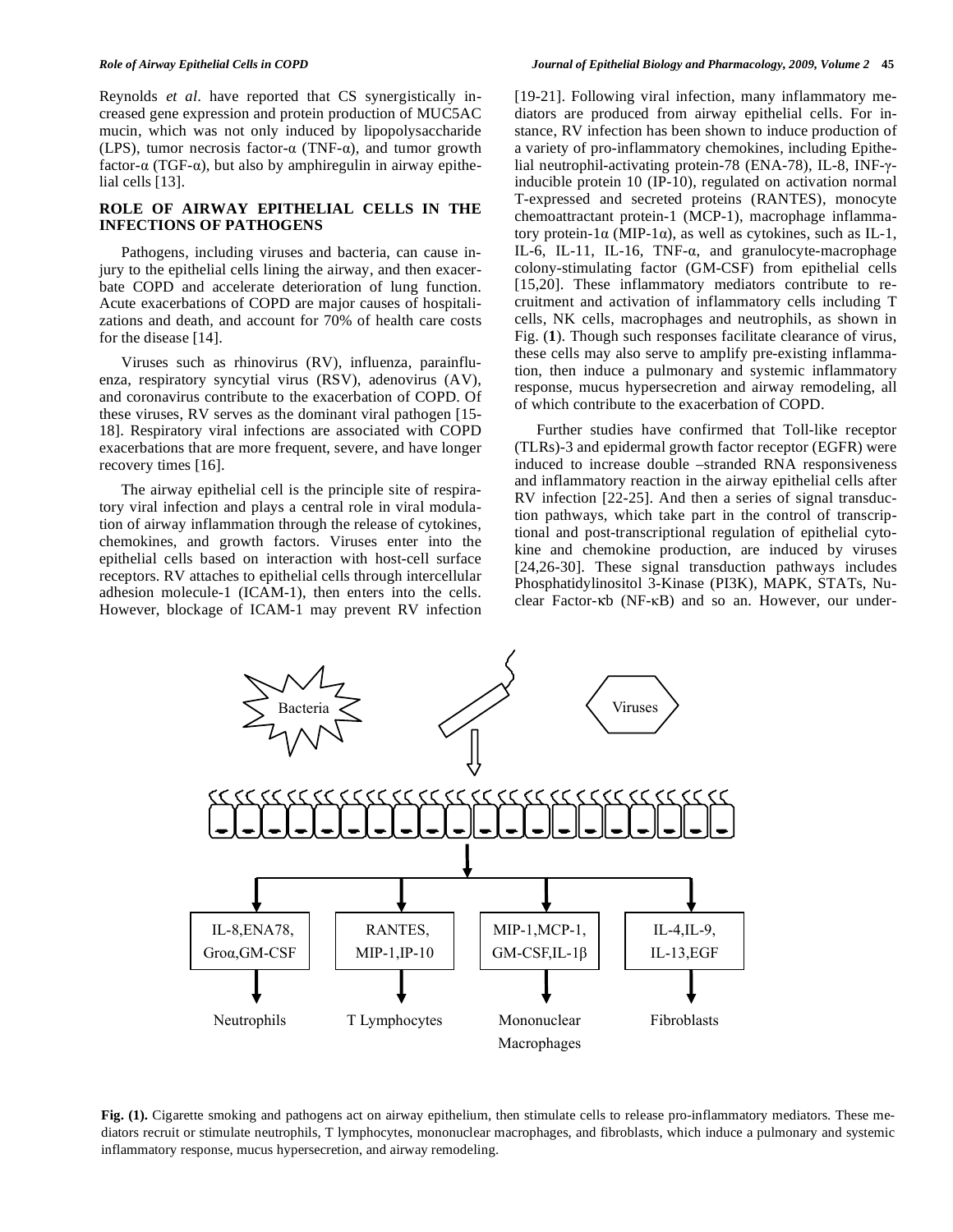standing of the mechanisms by which viruses induce cytokine and chemokine production still remains limited.

 Beside viruses, bacteria can also trigger exacerbations in patients with COPD by colonizing and infecting the lower respiratory tract [31,32]. Bacteria are capable of efficiently adhering and invading the airway epithelium, especially binding to damaged cells or cells still undergoing repair. Then such as *M. catarrhalis* and *H. influenzae* induce inflammatory response in airway epithelial cells through the  $MAPK$  and  $NF-\kappa B$  activation pathways, which is characterized by the release of IL-8, GM-CSF, IL-1 $\beta$ , and TNF- $\alpha$  [33-35]. Furthermore, Slevogt *et al*. have shown that the inflammatory response reduced by *M. catarrhalis* was of a strong time and dose dependent [35]. However, a prospective, longitudinal cohort study of patients with COPD has shown change in bacterial load was unlikely to be an important mechanism for exacerbations [36]. Therefor better understanding of the host–pathogen interaction, rather than enumerating bacteria in respiratory samples, is potentially required to provide new insights into bacterial infection in COPD.

 As early as 1986, Plotkowski *et al*. have demonstrated that pneumococcal adherence to respiratory epithelium is maximal in the repairing migratory cells after viral infection [37]. Similarly, Sajjan U *et al*. have found that RV facilitated binding, translocation, and persistence of bacteria by disrupting airway epithelial barrier function [38]. Moreover, another study has shown H. influenzae infection increased the expression of the airway epithelial cell ICAM-1 and TLR3, leading to enhanced binding of RV and a potential for RVinduced chemokine release [39]. These data suggest bacteria and viruses may synergistically induce exacerbation of COPD.

#### **ROLE OF AIRWAY EPITHELIAL CELLS IN OXI-DATIVE STRESS**

 Oxidative stress plays an important role in the pathogenesis of COPD, which contributes to oxidative inactivation of antiproteases and surfactants, mucus hypersecretion, membrane lipid peroxidation, alveolar epithelial injury, remodeling of extracellular matrix, and apoptosis [40]. As the physical barrier between submucosal tissues and the external environment, airway epithelial cells are the initial targets of reactive oxygen species (ROS), which are injured by oxidants inhaled as atmospheric pollutants or produced during inflammatory responses. Many previous studies have demonstrated that CS and pathogens could induce oxidative stress in airway epithelial cells, though airway epithelial cells could synthesize and secrete antioxidants such as glutathione peroxidase [32,41-44]. For example, Pierrou *et al*. have observed significant changes in oxidant response genes *in vivo* and vitro exposed to CS, some of which were further amplified in a nonlinear fashion, in COPD [41]. Another study has confirmed that RV infection induced depletion of reduced glutathione in epithelial cells by activating xanthine oxidase [44].

 ROS to the airway epithelial cells increases the gene expression of cytokines, such as TNF-a, which in turn activate the cells to induce pro-inflammatory genes, such as TNF-a, IL-8, IL-1, iNOS, cyclooxygenase-2, ICAM-1, IL-6, MIP-1a, GM-CSF, and stress response genes, such as heat shock protein (HSP)-27, 70, 90, hemeoxygenase-1 (HO-1), and antioxidant enzymes, such as glutamate cysteine ligase, MnSOD, and thioredoxin [45]. Rahman *et al*. have found that the levels of 4-hydroxy-2-nonenal-modified (4-HNE) proteins were increased in airway epithelial cells in subjects with COPD [46]. 4-HNE is a diffusible and highly reactive lipid peroxidation end-product, the modification of which results in abnormal regulation of cellular functions, such as cell proliferation and inhibition, T-cell apoptosis, and activation of various signaling pathways. Further studies have indicated that ROS was implicated in initiating inflammatory responses in the lungs through the activation of signal transduction pathways, such as the MAPK and  $PI-3K$  pathways, and transcription factors, such as NF- $\kappa$ B and activator protein-1 (AP-1), leading to enhanced gene expression of proinflammatory mediators [45].

 Because oxidative stress is implicated in the pathogenesis of COPD, therapeutic administration of antioxidants may be effective in the treatment of COPD. A study by Di Stefano *et al*. has demonstrated the expression of the p65 protein of NF- $\kappa$ B was increased in airway epithelium in COPD patients, which was correlated with the degree of airflow limitation [47]. A related study about the potential therapeutic effect of an small interfering RNA against p65 in airway epithelial cells has demonstrated the cells treated with TNF- $\alpha$ showed a reduced p65 expression and concomitant IL-6 and IL-8 expression [40,45].

#### **ROLE OF AIRWAY EPITHELIAL CELLS IN MUCUS HYPERSECRETION**

 With the progression of COPD, an association with mucus accumulation develops, though mucus acts as a physical barrier. In addition, polluted air, CS, pathogens can increase the production of mucus [9,10,13, 48-51]. For instance, RV can increase the mucin production in epithelial cells by the MAPK or TLR3-EGFR-dependent pathway [48,50]. The surface epithelial goblet cells are the main source of secretory gelforming mucins in the airways, and the sub-mucosal glands serves as a secondary source. Since COPD mainly implicates in peripheral small airways, which do not contain sub-mucosal glands, it appears that goblet cells maybe play an important role in the initiation and development of COPD. Furthermore, the number of goblet cells also increase in COPD. Moreover, some cytokines influence the formation of goblet cells. For example, IL-1 $\beta$  increases MUC5AC expression and secretion in bronchial epithelial cells [51]. Some previous studies have demonstrated that the activation of EGFR increased goblet cells metaplasia and mucus production through MAPK and PI3K signaling pathway [52- 54].

 Besides the oversecretion of mucus, the reduction of mucociliary clearance also results in mucus accumulation. Mucociliary clearance relies on appropriate interactions between the ciliated epithelium, the height of the periciliary fluid and mucus, which may be disrupted by viral and bacterial infections or by inhalation toxins and other causes [55]. It has been shown that ciliated cells represent approximately 25- 30% of surface epithelial cells in never-smokers, 10% in smokers with normal pulmonary function, and almost none in COPD patients [56].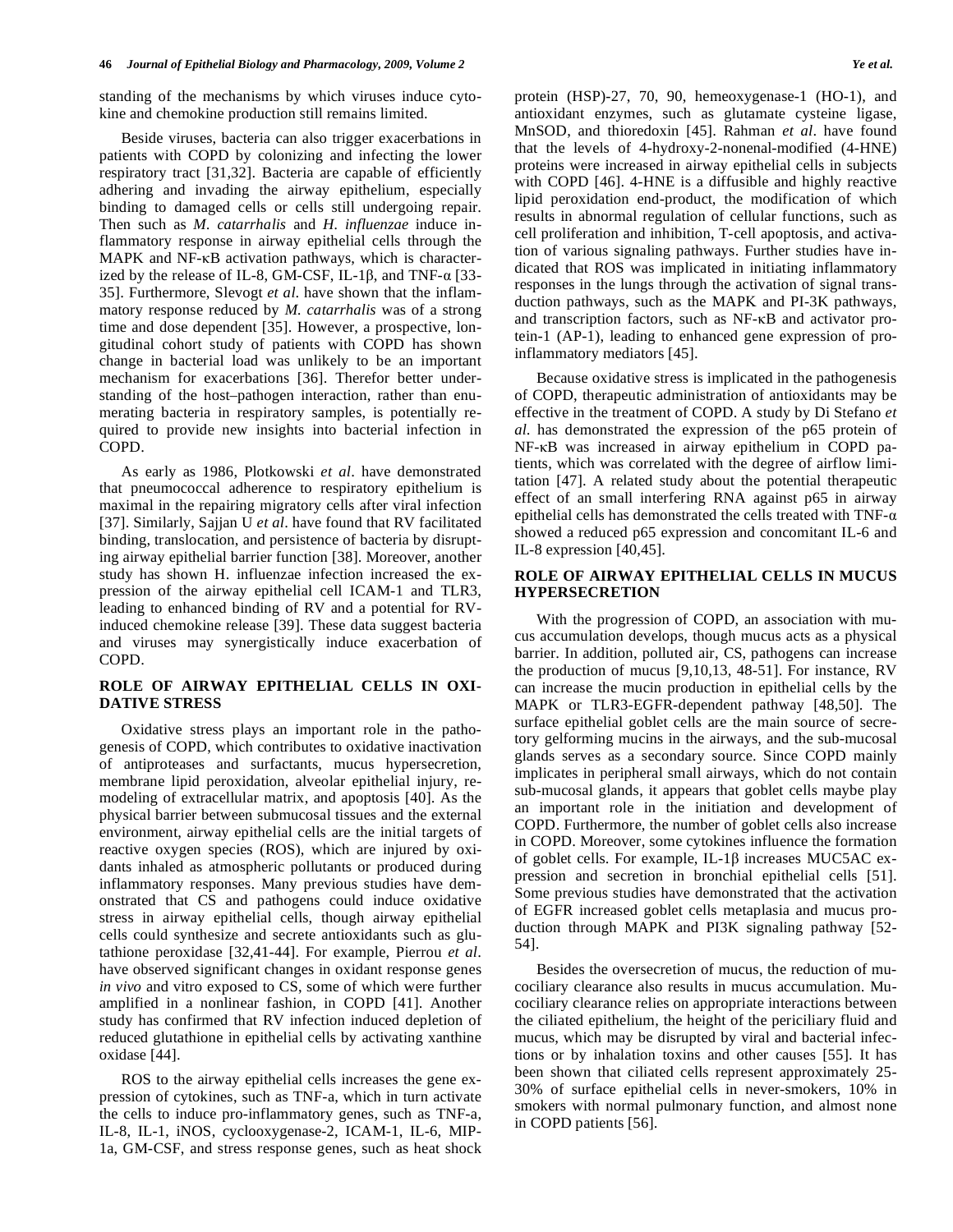### **ROLE OF AIRWAY EPITHELIAL CELLS IN APOP-TOSIS**

 Apoptosis, programmed cell death, is a physiologic mechanism for elimination of unnecessary, damaged, or infected cells. Many previous studies of patients with COPD have indicated a greater presence of apoptotic cells in the lungs than those in the control group [57-62]. These apoptotic cells include bronchial and alveolar epithelial cells, as well as endothelial cells in the parenchyma.

 CS plays an important role in the process of apoptosis of airway epithelial cells. Even for the ex-smokers with COPD, there is no significant difference in apoptosis of airway epithelial cells between current and ex-smokers with COPD, which implies excess apoptosis persists after the cessation of smoking [63]. On the one hand, CS activates effector caspases ,stimulates proteases and chemokines, and induces epithelial apoptosis *via* IL-18R $\alpha$ -dependent pathways [64]. Besides, CS decreases histone deacetylase activity, resulting in increased expression of autophagic proteins, which induces autophagy and apoptosis [65]. On the other hand, CS impairs the clearance of apoptotic cells by suppressing phagocytic ability of alveolar macrophages [66-68]. An inability to effectively remove apoptotic cells may not only be the result of post-apoptotic cytolysis (secondary necrosis), but also interfere with normal cell replacement [60]. CS inhibits efferocytosis through oxidant-dependent activation of the RhoA-Rho kinase pathway [67]. The process is a dose-dependent, reversible, and cell type-independent manner, whereas more intense CS exposure had an irreversible effect. HO-1 provides cytoprotection against oxidative stress. Recent studies have demonstrated that HO-1 protected against CS-induced cell death by downregulating apoptosis and autophagy-related signaling [68,69]. Moreover, CS causes the loss of cellular ATP and rapid depolarization of mitochondrial membrane potential, and then blockade of mitochondrial respiratory chain, which switches epithelial cells apoptosis into necrosis [70]. However, HO-1 has the potential role in defense against mitochondria mediated apoptosis during CS exposure [69].

# **ROLE OF AIRWAY EPITHELIAL CELLS IN AIR-WAY REMODELING**

 COPD is always associated with the remodeling of the airway epithelium, such as squamous metaplasia, mucous secretory cell hyperplasia, and mucus accumulation. This contributes to the decline of lung function, irreversible airflow obstruction, and predisposition of the patient to infection and hospitalization. The remodeling is the result of disruption in normal cell and tissue dynamics, which are caused by inhaled noxious particles or gases and pathogens, such as bacteria or viruses.

 After injury, airway epithelial cells need to repair and regenerate to restore epithelial integrity and function in a rapid and dynamic manner. The current consensus is that many cells can contribute to repair of an injury, but that basal cells likely represent a stem cell compartment in the adult pseudostratified epithelium [71]. Besides basal cells, Clara cells may also be stem cells to restore the airway epithelium after injury. On the basis of studies in experimental animals and limited studies in humans, the process of repair and regeneration includes the spreading and migration of the basal

cells neighboring the wound, proliferation and active mitosis, and squamous metaplasia, which is followed by progressive redifferentiation with the emergence of preciliated cells. The final step of the repair and regeneration process is ciliogenesis and complete regeneration of a pseudostratified mucociliary epithelium, as shown in Fig. (**2**) [71,72]. Lately, Park *et al*. have reported that in order to maintain the integrity of the epithelium of mice, ciliated epithelial cells transdifferentiated into squamous cells and spreaded beneath injured Clara cells within 6-12 hours of an injury, then transdifferentiated from squamous to cuboidal to columnar cell types as differentiation-specific cell markers typical of the mature airway were restored, as shown in Fig. (**2**) [73]. Though the study bases on animal model, it suggests human ciliated epithelial cells or other non-stem cells maybe have the same potential to repair the airway epithelium. Moreover, recently there are two studies identifying genes which mediate regeneration of human airway epithelial cells *in vivo* and *in vitro* respectively [74,75]. *In vivo*, Heguy *et al*. denuded the airway epithelium of healthy individuals, sequentially sampled the same region 7 and 14 days later. At 7 days compared with resting epithelium, there were substantial differences in gene expression pattern. The repair transcriptome was dominated by cell cycle, signal transduction, metabolism and transport, and transcription genes. However, at 14 days postinjury, the expression profile was similar to that of resting airway epithelium [74]. *In vitro*, Ross *et al*. cultured human bronchial epithelial cells over a 28-day period and identified over 2,000 genes that displayed statistically significant 2-fold or greater changes in expression during the time course. Many of these genes are involved in processes associated with airway epithelial biology, such as cell adhesion, immunity, transport, and cilia formation [75].

 In the process of repair and regeneration, there are many cellular and molecular factors involved. In spreading and migration of the epithelial cells, the polymerization and accumulation of actin in the lamellipodia of the dedifferentiated and flattened basal cells results in forming adhesive contacts with the extracellular matrix (ECM). And then, by degrading components of the ECM, metalloproteases (MMPs) remodel the provisional matrix to allow migrating cells to form new contacts which may be used by cells to exert traction through actin filament bundles to move further along. MMPs such as MMP-7, MMP-9 play a key role in the migration to promote airway epithelial wound [76-81]. A further study has confirmed that it existed an exclusive expression of MMPs at the apical part of the well-differentiated regenerated airway epithelium, and incubation of the regenerating epithelial cells with MMP inhibitors leaded to an abnormal epithelial differentiation [81]. However, in this process, most of the bacteria identified in COPD bind especially to damaged cells or cells still undergoing repair. These bacteria also release virulence factors that impede or delay the migration of the epithelial cells and induce a disordered repair which undermines the epithelial barrier function. For instance, such as *H. influenzae, S. pneumoniae,* and *P. aeruginosa* can bind to ECM in areas of incomplete repair and virulence factors from *P. aeruginosa* and *S. aureus*  induce actin skeleton disorganization and overactivation of MMP-2, which are responsible for delayed epithelial wound closure [4].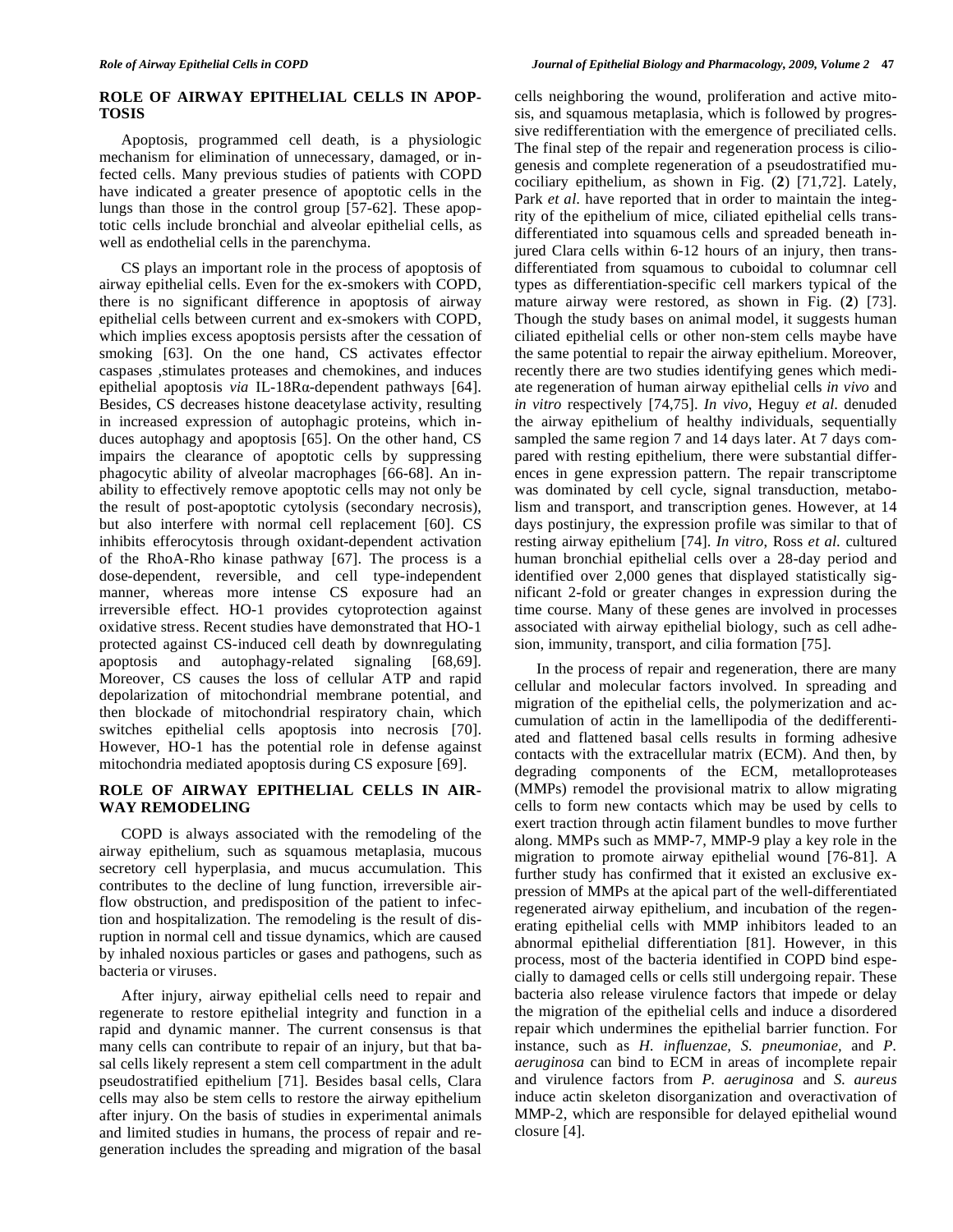

**Fig. (2).** Injury induces airway epithelial cells to undergo apoptosis and removal. Basal cells neighboring the wound participate in the process of repair and regeneration, including spread, migration, proliferation, squamous metaplasia, finally transdifferentiate mature epithelial cells. Ciliated epithelial cells also have the ability to spread and transdifferentiate into distinct epithelial cell types to repair the airway epithelium.

 During injury and repair, epithelial cells also are able to secrete cytokines and growth factors. Coraux *et al*. have reported that during the cell migration and proliferation steps airway epithelial cells expressed IL-8 at a relatively high level, whereas airway epithelial pseudostratification and surface airway epithelium differentiation were associated with an increased expression of MMPs and a progressive decrease in the level of IL-8 [81]. TGF- $\beta$ 1 modulates the composition of the provisional matrix over which the epithelial cells migrate and has been shown to increase in airway wound repair through MMP-2 up-regulation [82].

#### **ACKNOWLEDGMENTS**

 This research is supported by Shanghai Leading Academic Discipline Project, NO B115.

#### **REFERENCES**

- [1] Hayashi S, Hogg JC. Adenovirus infections and lung disease. Curr Opin Pharmacol 2007; 7: 237-43.
- [2] Mannino DM, Homa DM, Akinbami LJ, *et al*. Chronic obstructive pulmonary disease surveillance-United States, 1971-2000. MMWR Surveill Summ 2002; 51: 1-16.
- [3] Murray CJ, Lopez AD. Evidence-based health policy-lessons from the Global Burden of Disease Study. Science 1996; 274: 740-3.
- [4] Puchelle E, Zahm JM, Tournier JM, *et al*. Airway epithelial repair, regeneration, and remodeling after injury in chronic obstructive pulmonary disease. Proc Am Thorac Soc 2006; 3: 726-33.
- [5] Sethi JM, Rochester CL. Smoking and chronic obstructive pulmonary disease. Clin Chest Med 2000; 21: 67-86.
- [6] Glader P, Möller S, Lilja J, *et al*. Cigarette smoke extract modulates respiratory defence mechanisms through effects on T-cells and airway epithelial cells. Respir Med 2006; 100: 818-27.
- [7] Rusznak C, Sapsford RJ, Devalia JL, *et al*. Cigarette smoke potentiates house dust mite allergen-induced increase in the permeability of human bronchial epithelial cells *in vitro*. Am J Respir Cell Mol Biol 1999; 20: 1238-50.
- [8] Richter A, O'Donnell RA, Powell RM, *et al*. Autocrine ligands for the epidermal growth factor receptor mediate interleukin-8 release from bronchial epithelial cells in response to cigarette smoke. Am J Respir Cell Mol Biol 2002; 27: 85-90.
- [9] Takeyama K, Jung B, Shim JJ, *et al*. Activation of epidermal growth factor receptors is responsible for mucin synthesis induced by cigarette smoke. Am J Physiol Lung Cell Mol Physiol 2001; 280: L165-72.
- [10] Hegab AE, Sakamoto T, Nomura A, *et al*. Niflumic acid and AG-1478 reduce cigarette smoke-induced mucin synthesis: the role of hCLCA1. Chest 2007; 131: 1149-56.
- [11] Tsai JR, Chong IW, Chen CC, *et al*. Mitogen-activated protein kinase pathway was significantly activated in human bronchial epithelial cells by nicotine. DNA Cell Biol 2006; 25: 312-22.
- [12] Reynolds PR, Cosio MG, Hoidal JR. Cigarette smoke-induced Egr-1 upregulates proinflammatory cytokines in pulmonary epithelial cells. Am J Respir Cell Mol Biol 2006; 35: 314-9.
- [13] Baginski TK, Dabbagh K, Satjawatcharaphong C, *et al*. Cigarette smoke synergistically enhances respiratory mucin induction by proinflammatory stimuli. Am J Respir Cell Mol Biol 2006; 35: 165-74.
- [14] Pauwels RA, Buist AS, Calverley PM, *et al*. Global strategy for the diagnosis, management, and prevention of chronic obstructive pulmonary disease. NHLBI/WHO Global Initiative for Chronic Obstructive Lung Disease (GOLD) Workshop summary. Am J Respir Crit Care Med 2001; 163: 1256-76.
- [15] Proud D, Chow CW. Role of viral infections in asthma and chronic obstructive pulmonary disease. Am J Respir Cell Mol Biol 2006; 35: 513-8.
- [16] Seemungal T, Harper-Owen R, Bhowmik A, *et al*. Respiratory viruses, symptoms, and inflammatory markers in acute exacerbations and stable chronic obstructive pulmonary disease. Am J Respir Crit Care Med 2001; 164: 1618-23.
- [17] Rohde G, Wiethege A, Borg I, *et al*. Respiratory viruses in exacerbations of chronic obstructive pulmonary disease requiring hospitalisation: a case-control study. Thorax 2003; 58: 37-42.
- [18] Hutchinson AF, Ghimire AK, Thompson MA, *et al*.A communitybased, time-matched, case-control study of respiratory viruses and exacerbations of COPD. Respir Med 2007; 101: 2472-81.
- [19] Hogg JC. Role of latent viral infections in chronic obstructive pulmonary disease and asthma. Am J Respir Crit Care Med 2001; 164(10 Pt 2):S71-75.
- [20] Message SD, Johnston SL. Host defense function of the airway epithelium in health and disease: clinical background. J Leukoc Biol 2004; 75: 5-17.
- [21] Wedzicha JA. Role of viruses in exacerbations of chronic obstructive pulmonary disease. Proc Am Thorac Soc 2004; 1: 115-20.
- [22] Groskreutz DJ, Monick MM, Powers LS, *et al*. Respiratory syncytial virus induces TLR3 protein and protein kinase R, leading to increased double-stranded RNA responsiveness in airway epithelial cells. J Immunol 2006; 176: 1733-40.
- [23] Chen Y, Hamati E, Lee PK, *et al*. Rhinovirus induces airway epithelial gene expression through double-stranded RNA and IFNdependent pathways. Am J Respir Cell Mol Biol 2006; 34: 192- 203.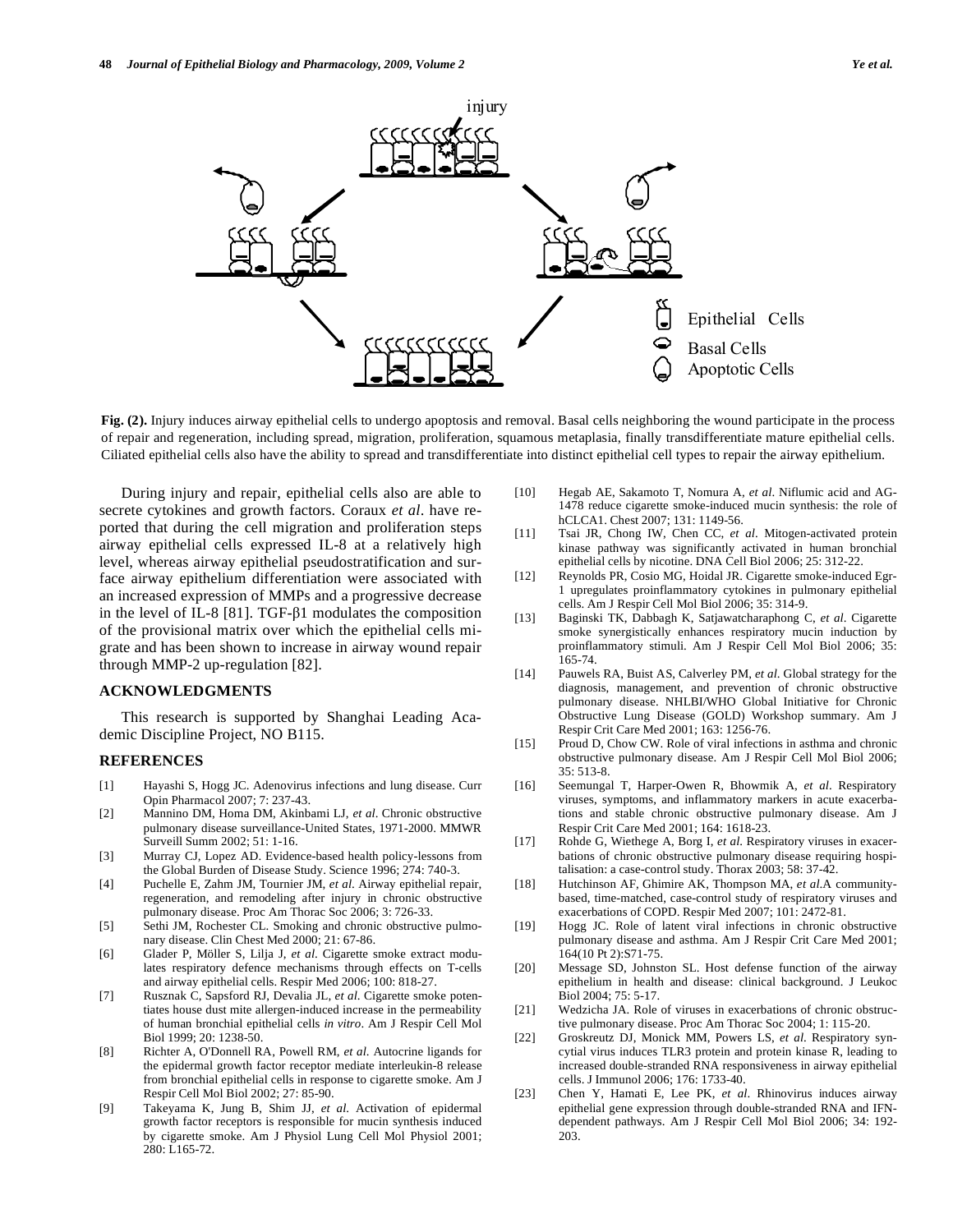- [24] Liu K, Gualano RC, Hibbs ML, *et al*. Epidermal growth factor receptor signaling to Erk1/2 and STATs control the intensity of the epithelial inflammatory responses to rhinovirus infection. J Biol Chem 2008; 283: 9977-85.
- [25] Hewson CA, Jardine A, Edwards MR, *et al*. Toll-like receptor 3 is induced by and mediates antiviral activity against rhinovirus infection of human bronchial epithelial cells. J Virol 2005; 79: 12273-9.
- [26] Newcomb DC, Sajjan U, Nanua S, *et al*. Phosphatidylinositol 3 kinase is required for rhinovirus-induced airway epithelial cell interleukin-8 expression. J Biol Chem 2005; 280: 36952-61.
- [27] Newcomb DC, Sajjan US, Nagarkar DR, *et al*. Human rhinovirus 1B exposure induces phosphatidylinositol 3-kinase-dependent airway inflammation in mice. Am J Respir Crit Care Med 2008; 177: 1111-21.
- [28] Griego SD, Weston CB, Adams JL, *et al*. Role of p38 mitogenactivated protein kinase in rhinovirus-induced cytokine production by bronchial epithelial cells. J Immunol 2000; 165: 5211-20.
- [29] Pazdrak K, Olszewska-Pazdrak B, Liu T, *et al*. MAPK activation is involved in posttranscriptional regulation of RSV-induced RAN-TES gene expression. Am J Physiol Lung Cell Mol Physiol 2002; 283: L364-72.
- [30] Zhu Z, Tang W, Gwaltney JM Jr, *et al*. Rhinovirus stimulation of interleukin-8 *in vivo* and *in vitro*: role of NF-kappaB. Am J Physiol 1997; 273(4 Pt 1): L814-24.
- [31] Murphy TF, Sethi S, Niederman MS. The role of bacteria in exacerbations of COPD. A constructive view. Chest 2000; 118: 204-9.
- [32] Murphy TF. The role of bacteria in airway inflammation in exacerbations of chronic obstructive pulmonary disease. Curr Opin Infect Dis 2006; 19: 225-30.
- [33] Shuto T, Xu H, Wang B, *et al*. Activation of NF-kappa B by nontypeable Hemophilus influenzae is mediated by toll-like receptor 2- TAK1-dependent NIK-IKK alpha /beta-I kappa B alpha and MKK3/6-p38 MAP kinase signaling pathways in epithelial cells. Proc Natl Acad Sci USA 2001; 98: 8774-9.
- [34] Watanabe T, Jono H, Han J, *et al*. Synergistic activation of NFkappaB by nontypeable Haemophilus influenzae and tumor necrosis factor alpha. Proc Natl Acad Sci USA 2004; 101: 3563-8.
- [35] Slevogt H, Schmeck B, Jonatat C, *et al*. Moraxella catarrhalis induces inflammatory response of bronchial epithelial cells *via*  MAPK and NF-kappaB activation and histone deacetylase activity reduction. Am J Physiol Lung Cell Mol Physiol 2006; 290: L818- 26.
- [36] Sethi S, Sethi R, Eschberger K, *et al*. Airway bacterial concentrations and exacerbations of chronic obstructive pulmonary disease. Am J Respir Crit Care Med 2007; 176: 356-61.
- [37] Plotkowski MC, Puchelle E, Beck G, *et al*. Adherence of type I Streptococcus pneumoniae to tracheal epithelium of mice infected with influenza A/PR8virus. Am Rev Respir Di 1986; 134: 1040-4.
- [38] Sajjan U, Wang Q, Zhao Y, *et al*. Rhinovirus disrupts the barrier function of polarized airway epithelial cells. Am J Respir Crit Care Med 2008; 178: 1271-81.
- [39] Sajjan US, Jia Y, Newcomb DC, *et al*. Influenzae potentiates airway epithelial cell responses to rhinovirus by increasing ICAM-1 and TLR3 expression. FASEB J 2006; 20: 2121-3.
- [40] Rahman I, Kilty I. Antioxidant therapeutic targets in COPD. Curr Drug Targets 2006; 7: 707-20.
- [41] Pierrou S, Broberg P, O'Donnell RA, *et al*. Expression of genes involved in oxidative stress responses in airway epithelial cells of smokers with chronic obstructive pulmonary disease. Am J Respir Crit Care Med 2007; 175: 577-86.
- [42] Fields WR, Leonard RM, Odom PS, *et al*. Gene expression in normal human bronchial epithelial (NHBE) cells following *in vitro* exposure to cigarette smoke condensate. Toxicol Sci 2005; 86: 84- 91.
- [43] Biagioli MC, Kaul P, Singh I, *et al*. The role of oxidative stress in rhinovirus induced elaboration of IL-8 by respiratory epithelial cells. Free Radic Biol Med 1999; 26: 454-62.
- [44] Papi A, Contoli M, Gasparini P, *et al*. Role of xanthine oxidase activation and reduced glutathione depletion in rhinovirus induction of inflammation in respiratory epithelial cells. J Biol Chem 2008; 283: 28595-606.
- [45] Rahman I, Adcock IM. Oxidative stress and redox regulation of lung inflammation in COPD. Eur Respir J 2006; 28: 219-42.
- [46] Rahman I, Van Schadewijk AA, Crowther A, *et al*. 4-Hydroxy-2 nonenal, a specific lipid peroxidation product is elevated in lungs

#### *Role of Airway Epithelial Cells in COPD Journal of Epithelial Biology and Pharmacology, 2009, Volume 2* **49**

of patients with chronic obstructive pulmonary disease (COPD). Am J Respir Crit Care Med 2002; 166: 490-5.

- [47] Di Stefano A, Caramori G, Oates T, *et al*. Increased expression of NF-kappaB transcription factor in bronchial biopsies of smokers and patients with chronic obstructive pulmonary disease. Eur Respir J 2002; 20: 556-63.
- [48] Inoue D, Yamaya M, Kubo H, *et al*. Mechanisms of mucin production by rhinovirus infection in cultured human airway epithelial cells. Respir Physiol Neurobiol 2006; 154: 484-99.
- [49] Miller AL, Strieter RM, Gruber AD CXCR2 regulates respiratory syncytial virus-induced airway hyperreactivity and mucus overproduction. J Immunol 2003; 170: 3348-56.
- [50] Zhu L, Lee PK, Lee WM, *et al*. Rhinovirus-induced major airway mucin production involves a novel TLR3-EGFR-dependent pathway. Am J Respir Cell Mol Biol 2009; 40: 610-9.
- [51] Danahay H, Jackson AD. Epithelial mucus-hypersecretion and respiratory disease. Curr Drug Targets Inflamm Allergy 2005; 4: 651-64.
- [52] Tyner JW, Kim EY, Ide K, *et al*. Blocking airway mucous cell metaplasia by inhibiting EGFR antiapoptosis and IL-13 transdifferentiation signals. J Clin Invest 2006; 116: 309-21.
- [53] Casalino-Matsuda SM, Monzón ME, Forteza RM. Epidermal growth factor receptor activation by epidermal growth factor mediates oxidant-induced goblet cell metaplasia in human airway epithelium. Am J Respir Cell Mol Biol 2006; 34: 581-91.
- [54] Zhen G, Park SW, Nguyenvu LT, *et al*. IL-13 and epidermal growth factor receptor have critical but distinct roles in epithelial cell mucin production. Am J Respir Cell Mol Biol 2007; 36: 244- 53.
- [55] Stannard W, O'Callaghan C. Ciliary function and the role of cilia in clearance. J Aerosol Med 2006; 19: 110-5.
- [56] Rusznak C, Mills PR, Devalia JL, *et al*. Effect of cigarette smoke on the permeability and IL-1beta and sICAM-1 release from cultured human bronchial epithelial cells of never-smokers, smokers, and patients with chronic obstructive pulmonary disease. Am J Respir Cell Mol Biol 2000; 23: 530-6.
- [57] Hodge S, Hodge G, Scicchitano R, *et al*. Alveolar macrophages from subjects with chronic obstructive pulmonary disease are deficient in their ability to phagocytose apoptotic airway epithelial cells. Immunol Cell Biol 2003; 81: 289-96.
- [58] Yokohori N, Aoshiba K, Nagai A. Increased levels of cell death and proliferation in alveolar wall cells in patients with pulmonary emphysema. Chest 2004; 125: 626-32.
- [59] Imai K, Mercer BA, Schulman LL, *et al*. Correlation of lung surface area to apoptosis and proliferation in human emphysema. Eur Respir J 2005; 25: 250-8.
- [60] Henson PM, Vandivier RW, Douglas IS. Cell death, remodeling, and repair in chronic obstructive pulmonary disease? Proc Am Thorac Soc 2006; 3: 713-7.
- [61] Park JW, Ryter SW, Choi AM. Functional significance of apoptosis in chronic obstructive pulmonary disease. COPD 2007; 4: 347-53.
- [62] Sharafkhaneh A, Hanania NA, Kim V. Pathogenesis of emphysema: from the bench to the bedside. Proc Am Thorac Soc 2008; 5: 475-7.
- [63] Hodge S, Hodge G, Holmes M, *et al*. Increased airway epithelial and T-cell apoptosis in COPD remains despite smoking cessation. Eur Respir J 2005; 25: 447-54.
- [64] Kang MJ, Homer RJ, Gallo A, *et al*. IL-18 is induced and IL-18 receptor alpha plays a critical role in the pathogenesis of cigarette smoke-induced pulmonary emphysema and inflammation. J Immunol 2007; 178: 1948-59.
- [65] Chen ZH, Kim HP, Sciurba FC, *et al*. Egr-1 regulates autophagy in cigarette smoke-induced chronic obstructive pulmonary disease. PLoS One 2008; 3: e3316.
- [66] Hodge S, Hodge G, Ahern J, *et al*. Smoking alters alveolar macrophage recognition and phagocytic ability: implications in chronic obstructive pulmonary disease. Am J Respir Cell Mol Biol 2007; 37:748-55.
- [67] Richens TR, Linderman DJ, Horstmann SA, *et al*. Cigarette smoke impairs clearance of apoptotic cells through oxidant-dependent activation of RhoA. Am J Respir Crit Care Med 2009; 179: 1011-21.
- [68] Kim HP, Wang X, Chen ZH, *et al*. Autophagic proteins regulate cigarette smoke-induced apoptosis: protective role of heme oxygenase-1. Autophagy 2008; 4: 887-95.